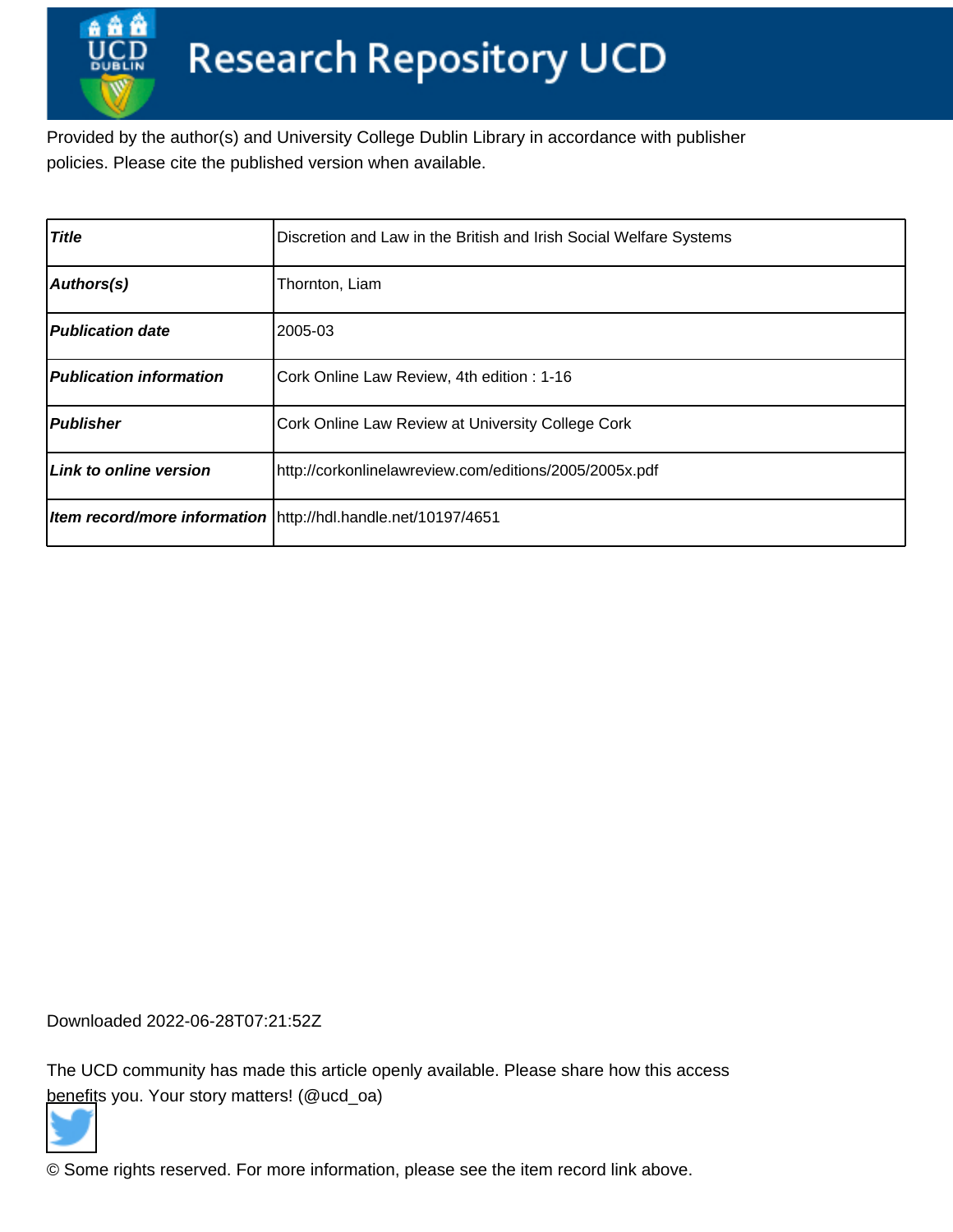## **DISCRETION AND LAW IN THE BRITISH AND IRISH SOCIAL WELFARE SYSTEMS By Liam Thornton**<sup>∗</sup>

## **Law and Discretion**

The debate on whether a welfare system imposes either a rule based or discretionary system, while appearing a simple academic study at first, is one of enormous significance for the many hundreds of thousands of people who rely on social welfare payments each week to maintain subsistence. Imagine the decision of whether a person could eat, cloth herself or pay the rent being held by one individual. Imagine further, a person who does not reach the required legislative requirements for a given welfare payment, suffering insurmountable hardship because of this legislative provision. Both these examples are at the extremes of the discretion versus law debate; however it serves to remind us that one, without the other, may have potential disastrous consequences for an individual. This paper shall outline the arguments for and against both systems, and give examples of how relying on either law or discretion independently has resulted in perplexing results.

### **Discretion and Theory**

 $\overline{a}$ 

"Where law ends discretion begins, and the exercise to discretion may mean either beneficence or tyranny, justice or injustice, either reasonableness or arbitrariness"<sup>1</sup>. Titmuss regards a complete reliance on discretion in welfare law as a "reversion to a mass 'poor law' age<sup>"2</sup> but maintains the necessity of discretion as essential to give

<sup>∗</sup> \*BCL (International) IV. The author would like to thank Ms. Louise Crowley for constructive comments on an earlier draft, the usual proviso remains; all errors are those of the author alone. The author also extends his appreciation to the Bank of Ireland Millennium Scholars Trust for their continued support.

<sup>&</sup>lt;sup>1</sup> Davis, D Discretionary Justice: A Preliminary Inquiry (Greenwood Press, 1980, London) p. 3.

<sup>2</sup> Titmuss, R. "Welfare 'Rights' Law and Discretion" in *The Philosophy of Welfare: Selected Writings of Richard M. Titmuss* (Allen and Union, London, 1987) p. 233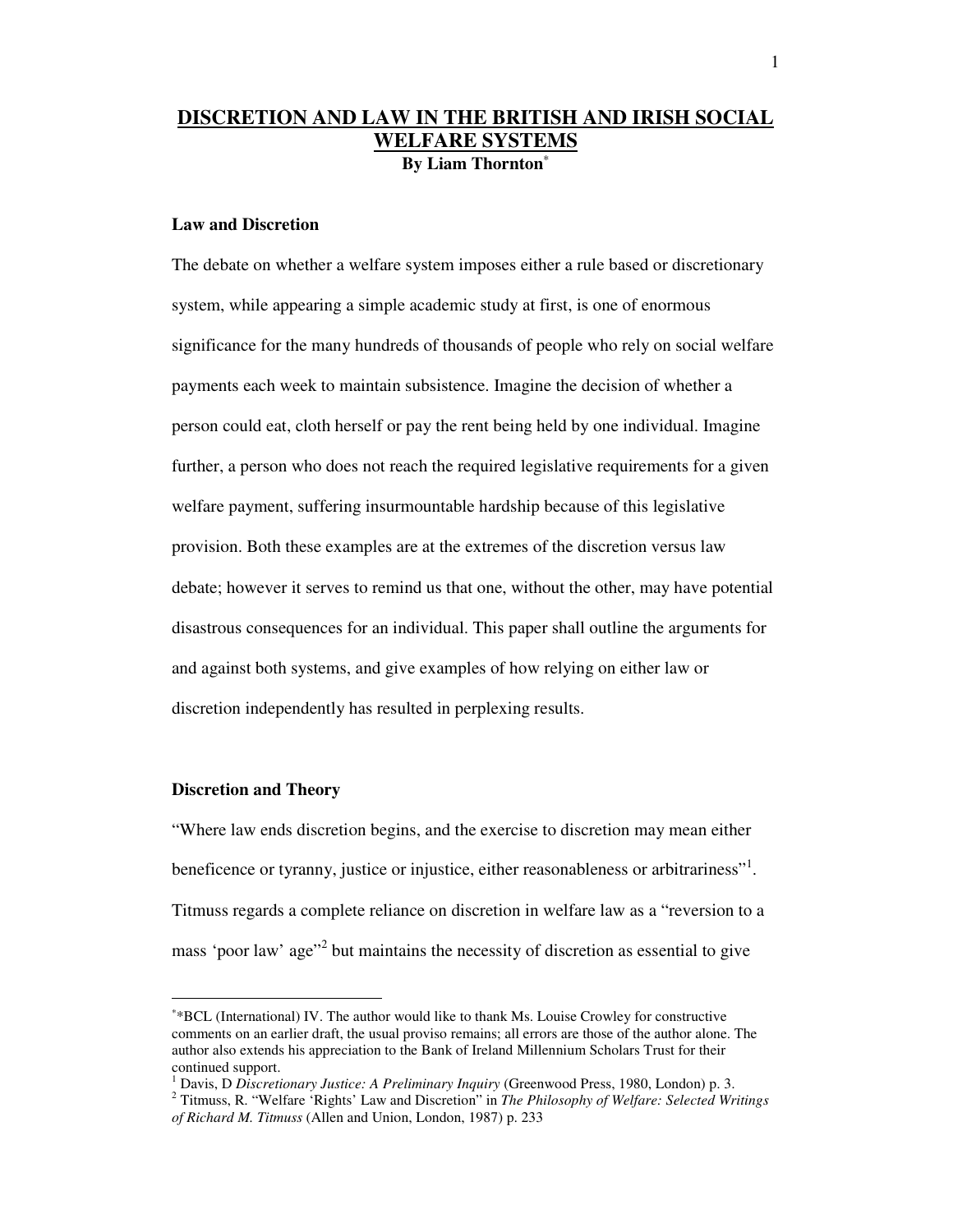flexible responses to the myriad of individual circumstances. Titmuss sees the essential issue in welfare systems as getting the right balance between rules and law on the one hand and discretion on the other. However Donnison views discretion as "a rank weed"<sup>3</sup> that submerges the welfare service. He feels that discretion leaves claimants uncertain about their welfare entitlements<sup>4</sup>. Donnison regards tightly regulated discretion as the key to dealing with welfare claims and ensuring fairness, consistency and confidence in the welfare system<sup>5</sup>. Alder and Asquith feel that "[L]egal control over the exercise of discretionary powers….ignore the relationship....[with] the wider social, political and economic order"<sup>6</sup>. Both see discretion as having problems of arbitrariness, inequality and, at times, failing to meet the most basic requirements of justice. However, they note that a strict adherence to rules gives rise to inflexibility, insensitivity and rigidness as to individual circumstances.

Dworkin sees the institution of rights as representing "the majorities promise to the minorities that their dignity and equality will be respected"<sup>7</sup>. Gilligan argues that the "very coinage of rights is debased by discretion"<sup>8</sup>. However, Harris approaches the question from the view that some discretion "must inevitably characterise welfare provision"<sup>9</sup>, given the fact that the denial of a payment may be of such a serious matter for the individual involved, to ensure the necessary flexibility which strict rules

<sup>3</sup> Donnison, D *The Politics of Poverty* (London: Oxford Verbatim Ltd., 1982) p. 90. David Donnison was Chairman of the Supplementary Benefits Commission in the United Kingdom (U.K) from 1972 until it was abolished in 1980.

<sup>4</sup> *Ibid*. p. 91

<sup>5</sup> *Ibid*. p. 98

<sup>6</sup> Alder, M & Asquith, S (Editors) "Discretion and Power" in *Discretion, Justice and Poverty* (London: Heinemann Educational, 1981) p.10

<sup>7</sup> As quoted in Harris, N *Social Security Law in Context* (Oxford University Press, New York, 2000), p. 34.

<sup>8</sup> *Ibid.* p. 35

<sup>9</sup> *Ibid.* p. 36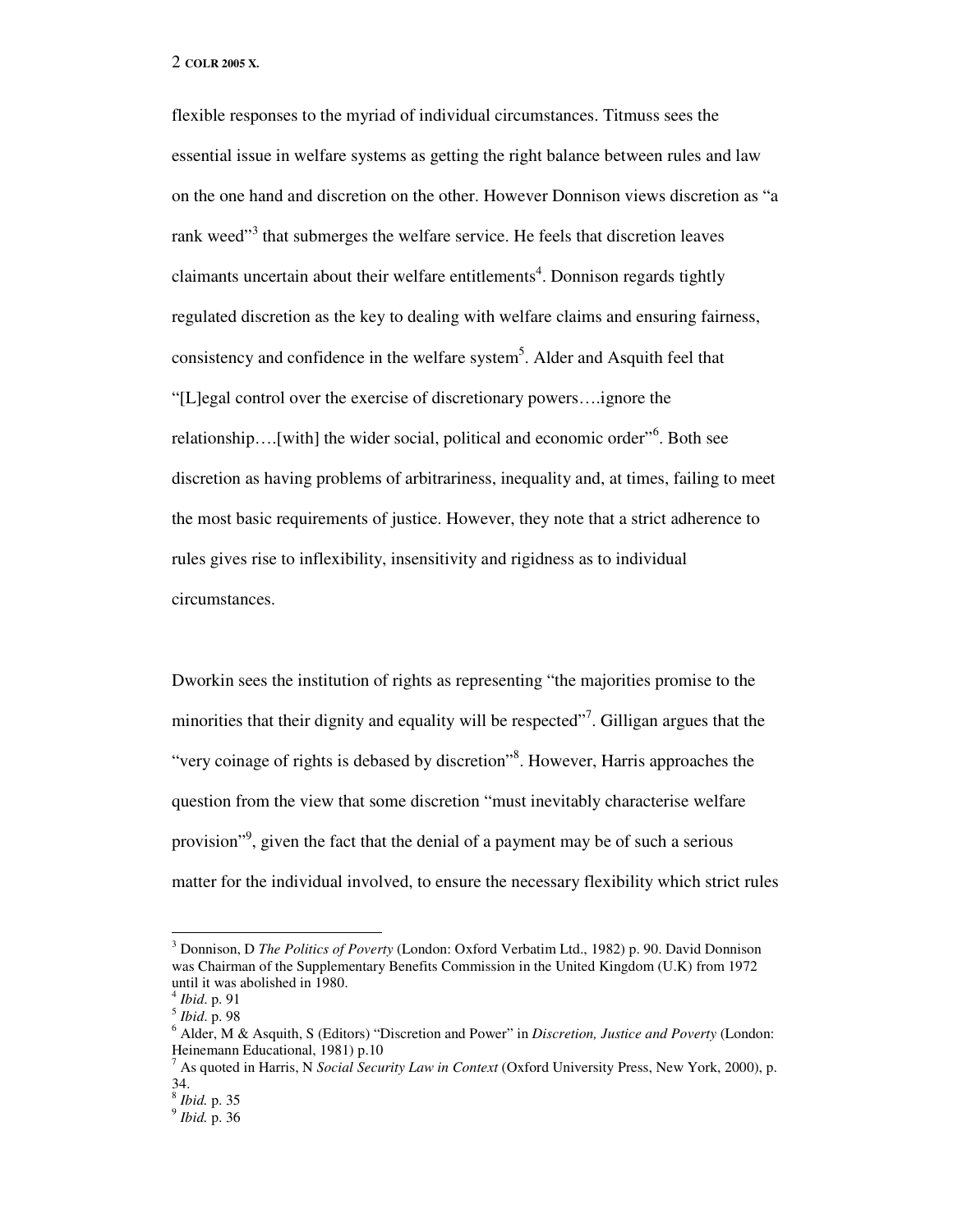cannot provide. However the underlying emphasis of the "rules" versus "discretion" conflict remains, namely, nobody can claim as a right that a discretionary power should be exercised in his favour. With such conflicting views from eminent welfare academics, the question of interaction of law and discretion is one that must be considered. In Ireland, there has been little discussion on the use of discretion regarding the discretionary payment of supplementary welfare allowance. However, in Britain a far more wide ranging debate, has taken place on the inter play between law and discretion in welfare provision. The U.K. has experimented with the varying extremes of rules and discretion and in this regard, can act as a comparator with the less transformative Irish welfare system.

## **II Discretion and Law: The British Experience**

In the United Kingdom (U.K.) a far more wide ranging debate has taken place on the inter play between law and discretion. The U.K. moved from rule guided discretionary system and while shifting towards a rigid, rule based structure, experimented with absolute discretion, until finally settling on a discretionary, rule based and cash limited welfare system.

### **Supplementary Benefit: Discretion, Discretion, Discretion?**

 $\overline{a}$ 

Prior to 1980, the Supplementary Benefit Commission (SBC) paid Supplementary Benefit  $(SB)^{10}$  as a matter of discretion. Basic supplementary benefit was paid to those who did not satisfy contributions or other conditions for insurance based

 $10$  As outlined in the Ministry of Social Security Act 1966 (as amended), Supplementary Benefit consisted of social assistance payment, corollary to Ireland's unemployment assistance, Emergency Need Payments (ENP) and Emergency Circumstance Additions (ECA), which are corollary to Ireland's Supplementary Welfare Allowance (SWA) under sections 180-182 of the Social Welfare (Consolidation Act) 1993.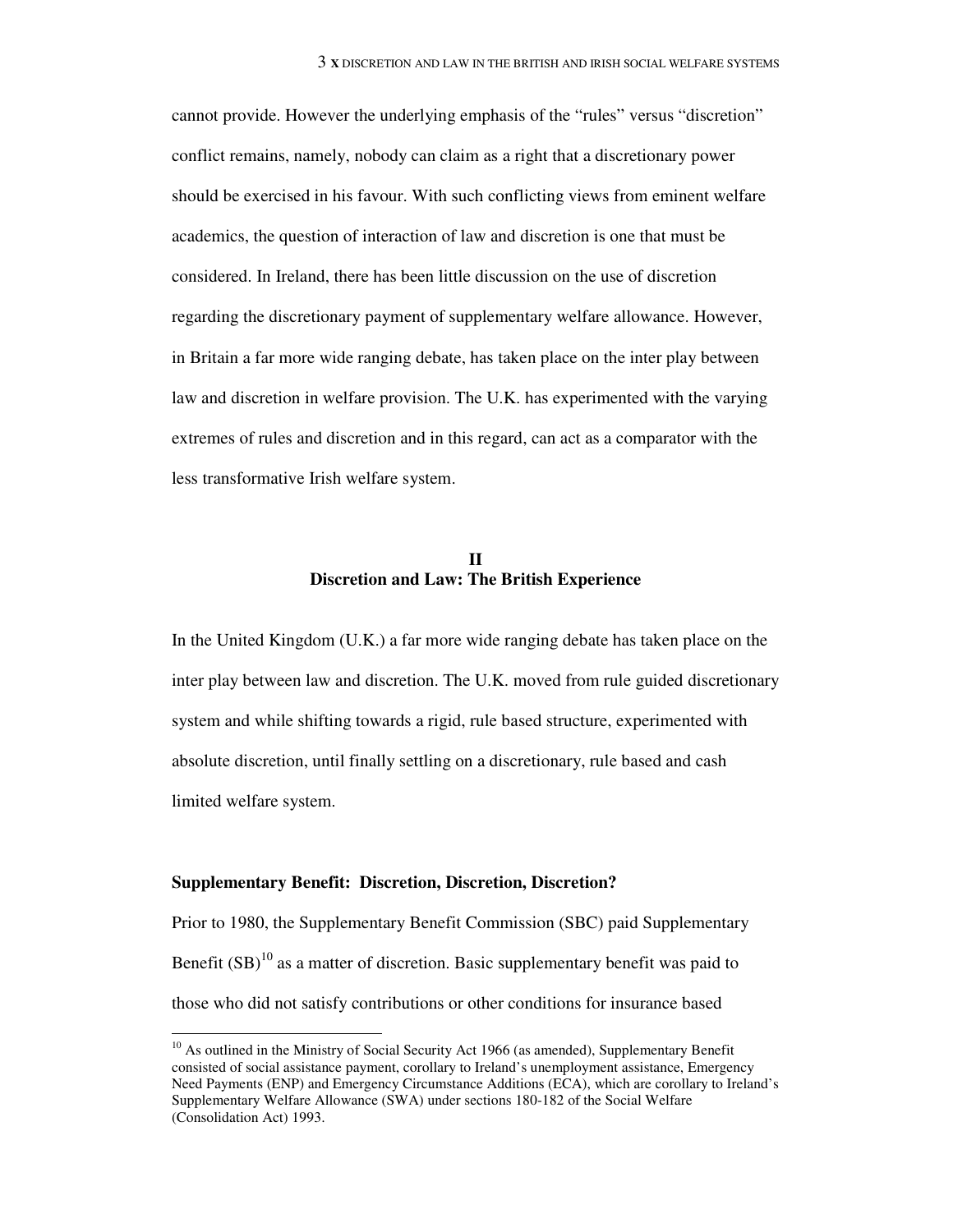benefits. Along with this, almost half of all SB claimants were also entitled to Emergency Need Payments (ENP), or Emergency Circumstance Additions  $(ECA)^{11}$ . The power to award ENP and ECA were discretionary in nature and the uses of the grants were defined by regulation. ENP included payments for clothes, bedding, fridges etc. while ECA paid for heating costs, special dietary requirements, travel costs etc. "[I]ndividual hardship and need" along with "reasonability" were the criteria for the granting of an award<sup>12</sup>. In *Supplementary Benefits Commission v. Clewer*<sup>13</sup> Stabb J. stated that there is no precise definition of the word "need" but "exceptional need" must be one to avoid hardship and each case must be examined as to the particular circumstances of the applicant.

Donald Donnison, the then Chairman of the SBC, stated that the adequacy of the basic allowances should be examined given the huge numbers requiring  $ENP<sup>14</sup>$ . Donnison saw the growing reliance on discretionary add-on payments by recipients, within the United Kingdom Supplementary Benefit payments system, as arising out of the moral judgements made by welfare officers to the neediness of the cases at hand<sup>15</sup>. Donnison also noted the growing amount of the SBC budget that had to be spent on administrative appeals for refusal of the add-on payments and ponders whether claimants themselves were happy with the level of discretion that was prevalent in the welfare service<sup>16</sup>. Appeals for ENP and ECA were regarded as "something of a lottery"<sup>17</sup>.

<sup>11</sup> *Supra.* fn. 7 at p. 110

<sup>&</sup>lt;sup>12</sup> Supplementary Welfare Handbook (1972 edition) paragraph 88

<sup>&</sup>lt;sup>13</sup> Queens Bench Division, 17<sup>th</sup> May 1979, as outlined in Harris *supra*. at p. 109

<sup>14</sup> Donnison D. "Supplementary Benefits: Dilemmas and Priorities" 1976 5(4) *Journal of Social Policy* pp. 337-258 at p. 348

<sup>15</sup> *Ibid*. p. 350

<sup>16</sup> *Ibid*. p. 349

<sup>17</sup> *Supra*. fn. 7 at p.110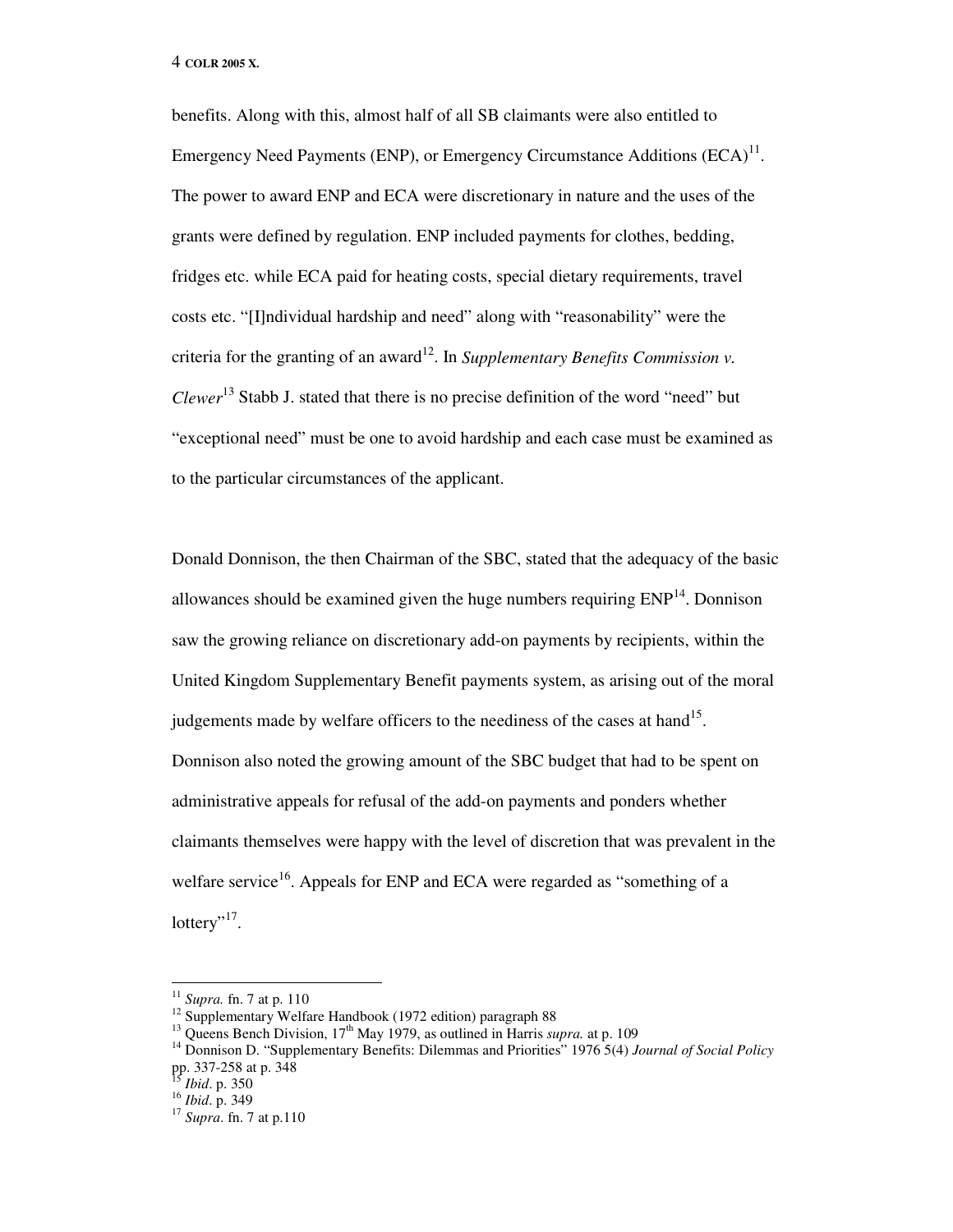#### **The Family Fund: A Discretionary Step Too Far?**

The family fund, according to Bradshaw<sup>18</sup> was "an ad hoc response to political circumstances"<sup>19</sup> and this knee-jerk reaction came to be seen as an experiment in welfare administration and discretion. The Conservative government allowed the Joseph Rowentree Memorial Trust to govern this innovative new scheme so as to enable the fund to be "generous and imaginative"<sup>20</sup>. What made the Family Fund so unique and exciting was that it was operated by professional social workers who used their judgement flexibly to benefit as far as possible families with disabled children. Social workers, as well as being the ultimate decision makers in relation to the resources allocated to a family, found themselves acting as advocates on behalf of the families and encouraged them to think of innovative ways to relieve the burdens of caring for a severely disabled child.

The generosity and individual uniqueness of some of the grants called into question the equitable nature of the Fund. Bradshaw states that evidence was produced to show that more articulate families received larger grants than those families whose aspirations were  $low^{21}$ . To ensure the continued operation of the system, "individual and private discretion<sup> $22$ </sup> had to be constrained. While the Fund did not become "rule" based" it did become more "rule guided". The Family Fund Panel, who reviewed the decisions of social workers, began to decide on what could and could not be given.

<sup>18</sup> Bradshaw, J. "From Discretion to Rules: The Experience of the Family Fund" in *Discretion, Justice and Poverty* pp. 135-147

<sup>&</sup>lt;sup>19</sup> *Ibid.* p. 139- A number of British newspapers had begun to highlight the plight of the Thalidomide babies and daily struggles of their family which led to the setting up of the Family Fund. <sup>20</sup> *Ibid.* p 137

 $21$  This would seem to suggest, although rather cryptically, that middle class families benefited much more than those who were working class.

<sup>22</sup> *Ibid*. p. 147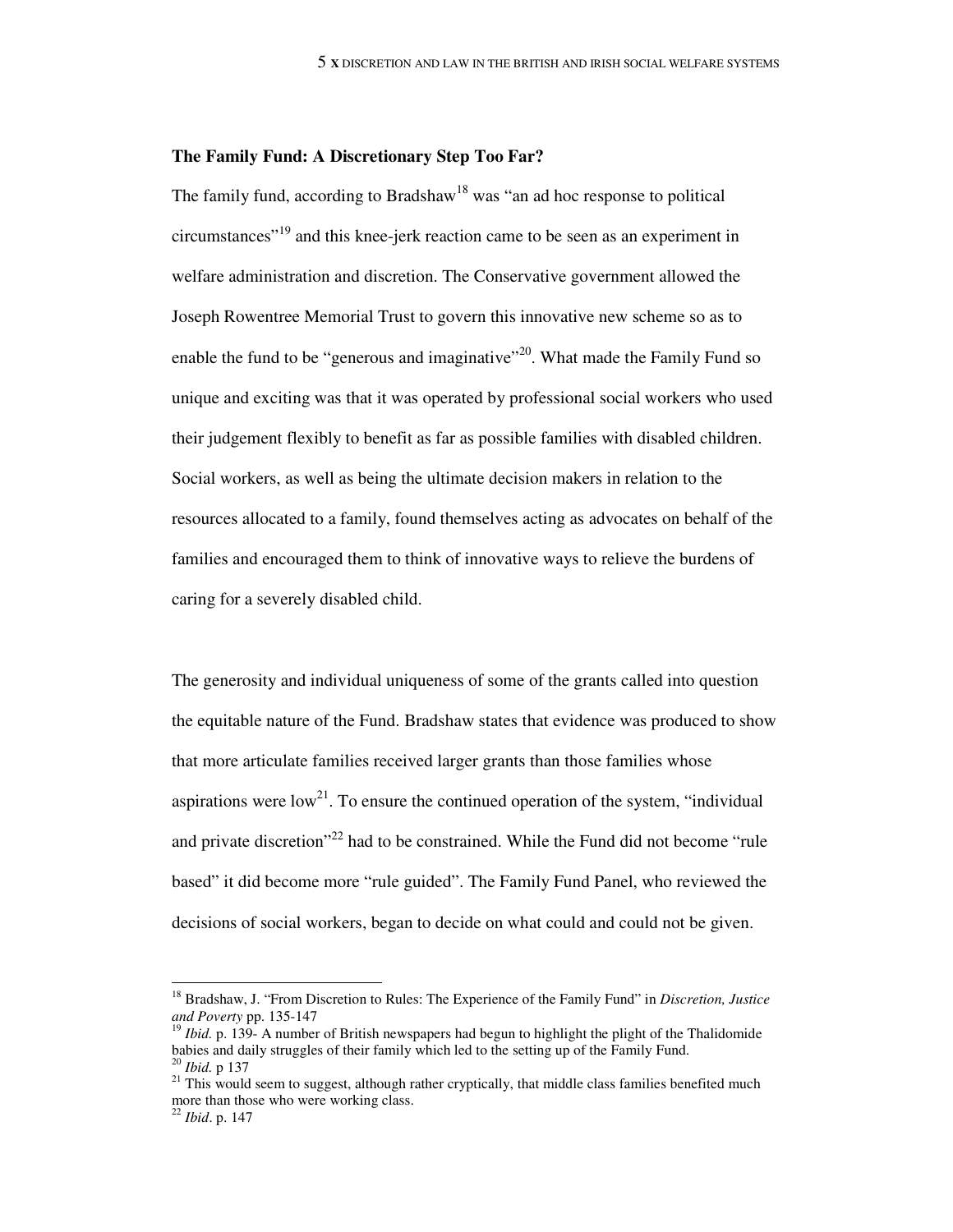This limited the Fund's staff in allocating innovative grants or aids. At the same time, given the large volume of cases that had to be processed, the more "routine cases" were passed on to administrative staff rather than social workers to deal with. To maintain public confidence, internal guidelines were developed to ensure a degree of fairness and equity in the system. Finally, and perhaps most importantly, the level of discretion within the system was constrained due to budget limitation. With the increasing rigidity of the system, social workers began to leave and the uniqueness of the Family Fund diminished. As a result the innovativeness and creativity of the Fund was diminished. The failure of this initiative pointed out the stark realities of unfettered discretion. It may have been this failure that led to subsequent curtailing of discretion in other areas of British welfare law.

## **Goodbye Tyranny; Hello Rules: The Social Security Act, 1980**

After a review of the social security system the Conservative government bought in the Social Security Act 1980, which enumerated every circumstance, to which additions could be made to single weekly payments and when once off payments could be granted. In response to criticisms of SB, the SBC was abolished and the Social Security Act 1980 introduced numerous detailed and regulatory provisions, which gave payments as a right and enumerated the exact conditions of payment. Entitlement to 'single payments' (which replaced ENP) and exact conditions for additions to weekly benefit were enumerated in legislation and regulation. However Posser questioned whether the discretion that existed in the SBC really allowed for "individualised justice" given the "highly restrictive and complex body of rules" that existed<sup>23</sup>. Lustgarten surmises that the bureaucratic SBC "operated by prescribing

<sup>23</sup> Posser, T. "The Politics of Discretion" in *Discretion, Justice and Poverty* , 149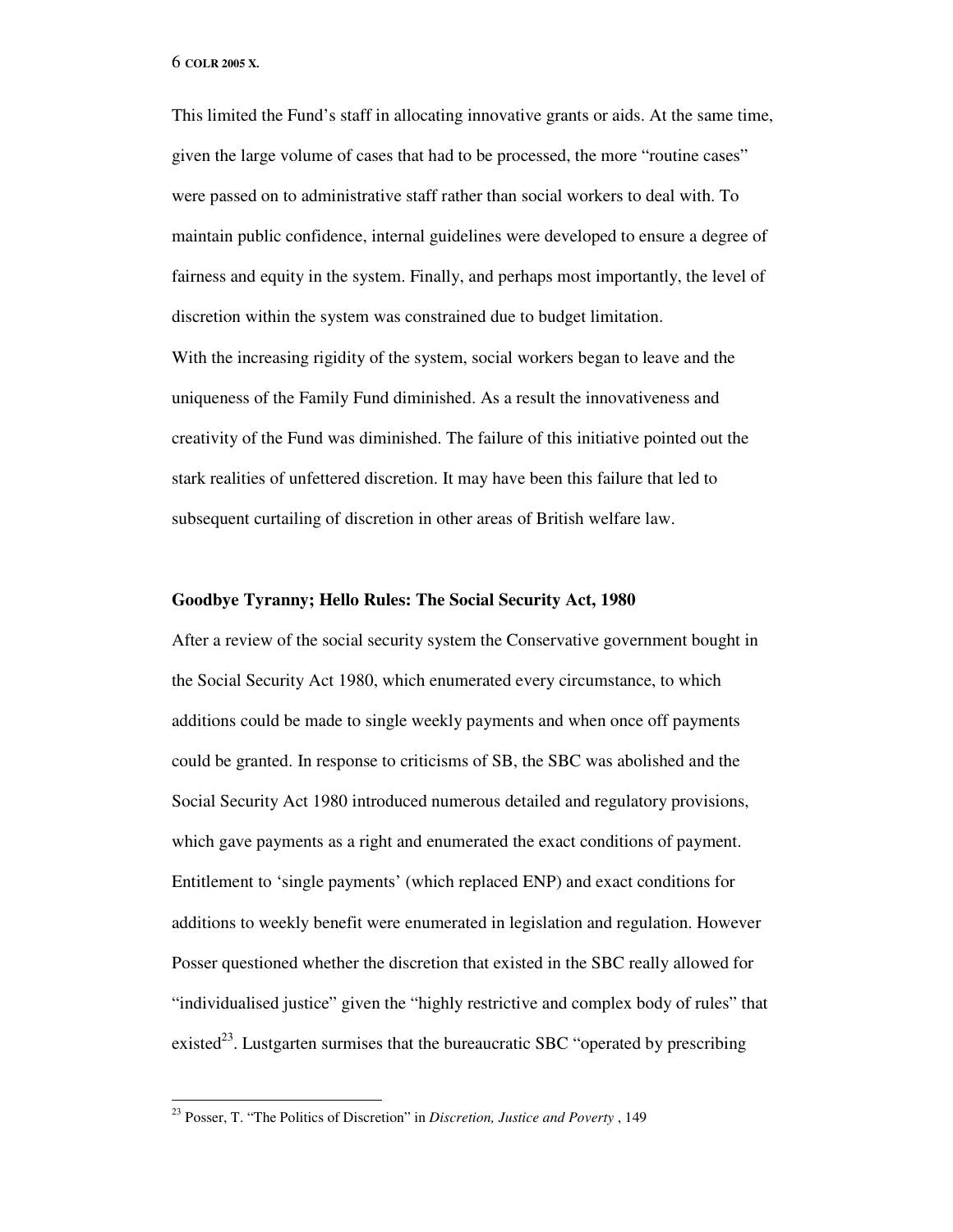rules of varying flexibility and applying them in appropriate instances<sup> $24$ </sup>. This led to a degree of control in the expenditure, and attempted to ensure territorial uniformity. The 1980 Regulations broke down a beneficiary's requirements into those that were "normal"<sup>25</sup>, "additional"<sup>26</sup> and "housing"<sup>27</sup>. Strict formulae were set out  $^{28}$  in order for a claimant to be legally entitled to receive the payments. Only slight residual discretion remained<sup>29</sup>. The primary reason for the introduction of the Social Security Act, 1980, was to curb welfare expenditure, which the Thatcher government partly blamed on the level of discretion within the supplementary benefits system $^{30}$ . As it turned out, this move was to be a magnificent failure. Between 1980 and 1986 there was a 538% increase in single payments<sup>31</sup>.

In response to the unsatisfactory nature of the 1980 Act and the projected benefit that failed to materialise from a regulated, as opposed to a discretionary system, the Conservative government abolished supplementary benefit and the Social Fund was introduced.

# **The Discretionary Social Fund: Discretion, Rules and Budgets: All just a little bit**

## **of history repeating?**

 $\overline{a}$ 

Berthound has described the discretionary social fund as "long on desirable

objectives- help, sympathy, flexibility and so on- but very short on methods of

 $24$  Lustgarten, L. "The New Legislation-II: Reorganising Supplementary Benefit" January  $22<sup>nd</sup>$ , 1981 *New Law Journal* pp. 95-97 at p. 95<sup>25</sup>

<sup>25</sup> This is the basic scale rate applying to those not in employment and without insurance contributions.

<sup>&</sup>lt;sup>26</sup> This would have being ENP under the 1966 legislation and regulations.

 $27$  This refers to rent or mortgage interest repayments.

<sup>&</sup>lt;sup>28</sup> Supplementary Benefit (Requirements) Regulations 1980 (S/I 1980/1299)

<sup>&</sup>lt;sup>29</sup> Under the 1980 Act a single payment could have been made in order to avoid a "serious risk" to an individual's health and safety.

 $30$  The late 1970's was also a time of a severe economic crisis and the Tory government needed to maintain fiscal policy. This was achieved by cutting social security benefits. Throughout this period tabloid newspapers in Britain, like the Daily Mail and The Sun, ran stories of the unemployed 'living in luxury' on state support. It is perhaps interesting to note that these two papers continue to write stories on the alleged life of luxury of those who need social security, however in the  $21<sup>st</sup>$  century, asylum seekers and refugees are the targets.

<sup>31</sup> Mullen, T. "The Social Fund – Cash Limiting Social Security" [1989] 52 *M.L.R*. 64 at p. 66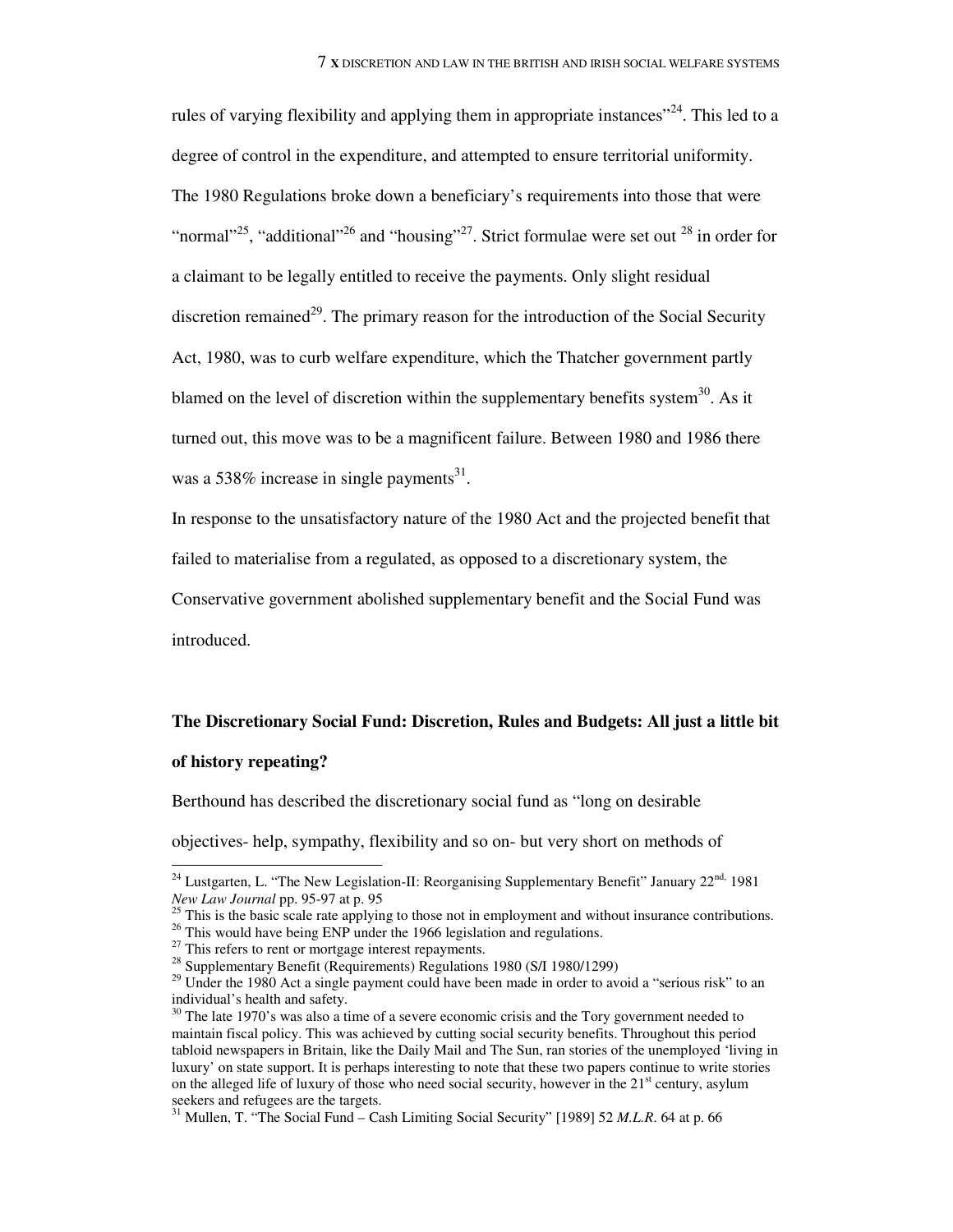achieving those objectives"<sup>32</sup>. Some saw the Social Fund as representing "a redrawing" of the line between regulation and discretion<sup> $33$ </sup>. Rowe regarded this cash-limiting policy as sitting "comfortably within the New Right philosophy of markets, flexibility and choice"<sup>34</sup> arguing that the language of used in the social fund, which emphasises budgetary limits as being that familiar to economists and not welfare activists. The fixed budget placed on the fund would "act as a real constraint on the exercise of creative discretion"<sup>35</sup>.

The Social Security Act 1986 introduced Income Support, which was to cover basic minimum cost of living for a claimant who did not have any other income. Other fixed and regulated social fund payments outlined by statute remained- maternity expenses, funeral expenses<sup>36</sup> and cold weather heating expenses<sup>37</sup>, were payable as a right and not subject to the constraints of the discretionary social fund. The discretionary fund could be described as an exercise in budget limitation given that two out of the three payments it provided were in the form of repayable loans rather than grants. Community Care Grants are awarded in only four situations<sup>38</sup> mainly involving resettlement into a community of prisoners, the mentally ill or disabled or for relieving exceptional pressures. This grant can only be paid to those individuals who receive income support and this grant does not have to be repaid. Evidence suggests that the main recipients of the grant are the elderly and old age pensioners rather that lone parents or the unemployed. Rahilly questions whether this is because

<sup>32</sup> Berthoud, R. "The Social Fund- Is it Working?" 1991 12(1) *Policy Studies* pp 4-25 at p. 11

<sup>33</sup> Rowe, M. "Discretion and Inconsistency: Implementing the Social Fund" 2002 Oct-Dec *Public Money & Management* pp. 19-24 at p. 20

<sup>34</sup> *Ibid*. p. 19

<sup>&</sup>lt;sup>35</sup> *Supra*. per Harris fn.7 at p. 133

<sup>&</sup>lt;sup>36</sup> Social Fund Maternity and Funeral Expenses Regulations 1987

<sup>&</sup>lt;sup>37</sup> Social Fund Cold Weather Payment (General) Regulations 1988

<sup>38</sup> *Supra.* per Harris fn. 7 pp. 132-133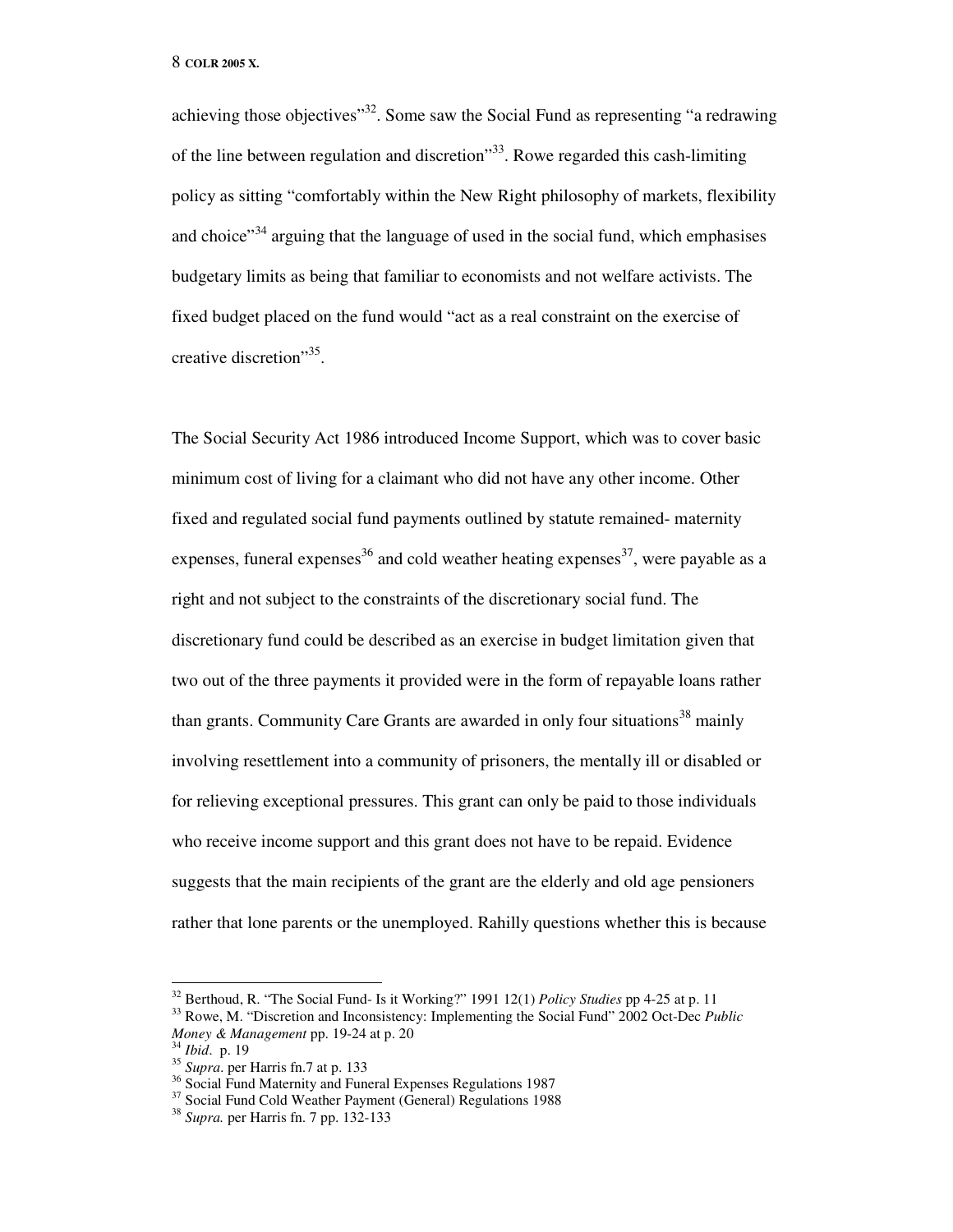Social Fund Officers (SFO) are using their discretion in making moral distinctions between those who they deem "deserving" and those who are "undeserving" and who may be deemed as "scroungers"<sup>39</sup>. Crisis Loans are paid in emergency situations, where it is not necessary to be receiving income support and mainly to cover situations arising from flood, fire or natural disasters. The final payment, Budgeting Loans were introduced to iron out the supposed inequity in that those who work have to take out loans to buy items like fridges, beds etc. while those on welfare are provided with them without charge. Discretionary social fund decisions can only be appealed by way of an internal office review and then finally to a Social Fund Inspector (SFI). In the year 1998-1999, 60% of original decisions were confirmed, while 38% were substituted for a verdict in favour of the welfare beneficiary<sup>40</sup>.

It is worthy to note that there is no legal entitlement to the grant or loans. With regard to the making of the loans the Department of Health and Social Security (DHSS) Office must have regard to the amount of resources that the office has at its disposal, any outstanding loan the applicant may have, the length of time he/she has been on benefit, the size of the family in question and the possibility of loan repayment<sup>41</sup>. Lawston and Walker<sup>42</sup> have pondered the possibility of budget constraints leading to territorial and temporal inequity. Similar applications may be treated differently in offices due to the area that the application has been made in. Those in socially deprived districts may finds it hard to get loans due to budgetary constraints, while

<sup>39</sup> Rahilly, S. "Social Security, Money Management, and Debt" in Harris, N. *Social Security Law in Context* (Oxford University Press, New York, 2000) pp. 431- 459, 449.

<sup>40</sup> *Supra.* fn. 39 at p.456-457

 $^{41}$  s. 71 Social Security Act 1998

<sup>42</sup> Walker & Lawton "The Social Fund as an Exercise in Resource Allocation" [1989] 67 *Public Administration* pp. 295-317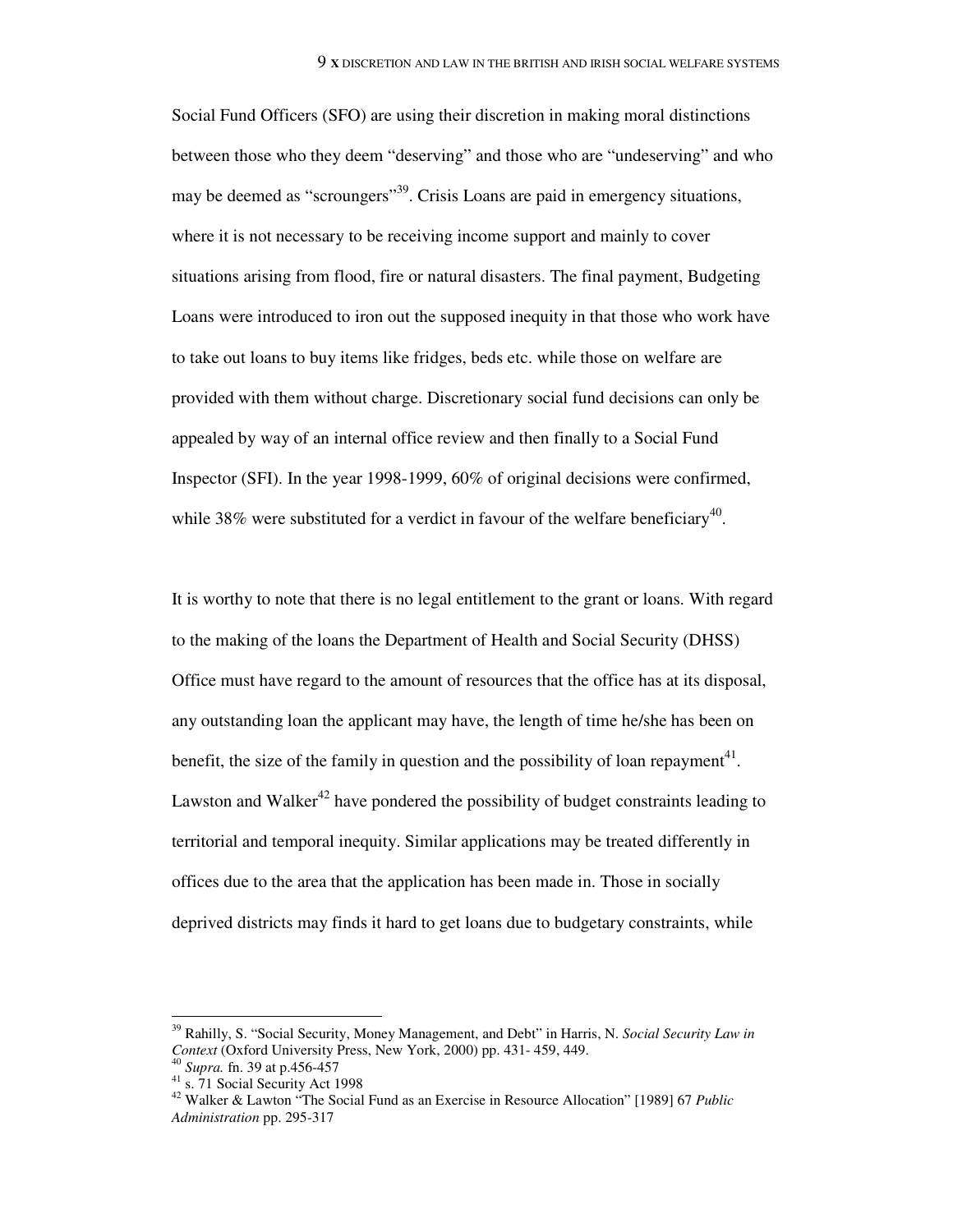those in more affluent areas may not have such problems<sup>43</sup>. Similarly, at different times of the year, offices may be hard pressed to give loans or grants to deserving applicants due to budgetary constraints. As has been noted $^{44}$  under a purely discretionary system, neither extent of need nor overall expenditure can be known. The result of such a budgetary constrained discretionary system can be hostile and unresponsive to applicants needs. As Rowe<sup>45</sup> suggests, all the discretionary fund is attempting to do is mediate between competing claims and exercise their discretion (or moral judgement?) as to who may be deserving of relief. Given the evidence that the unemployed and lone parents are most likely to be reliant on loans, it is alarming to think that a person may be excluded from receiving a loan due to their inability to repay.

The British experimentation between law and discretion at various extremes of the welfare system shows the inherent difficulty in striking the correct balance. Rahilly notes with regards to the current system "[T]he framework of discretion and fixed budgets results in unfairness…whilst the inadequacy of benefits merely extends the indebtness of those who are successful"<sup>46</sup> Walker and Lawton feel that the result of a discretionary system of supplementary benefit from the 1960's to the highly legalese regulations of the 1980 Act back to a discretionary based but budgetary controlled system has "transformed a scheme posited on creative justice into one of proportional justice"<sup>47</sup>.

<sup>43</sup> *Supra*. fn. 31. Mullen, who at page 79 gives the example of Bognor Regis who received 166% of its previous expenditure under the 1980 Act and Bathgate, a socially deprived community, who got 34% of their previous expenditure.

<sup>44</sup> *Supra.* fn. 41 at p. 300

<sup>45</sup> *Supra*. fn. 33 at p. 22

<sup>46</sup> *Supra*. fn. 39 at p. 459

<sup>47</sup> *Supra*. fn. 41 at p. 313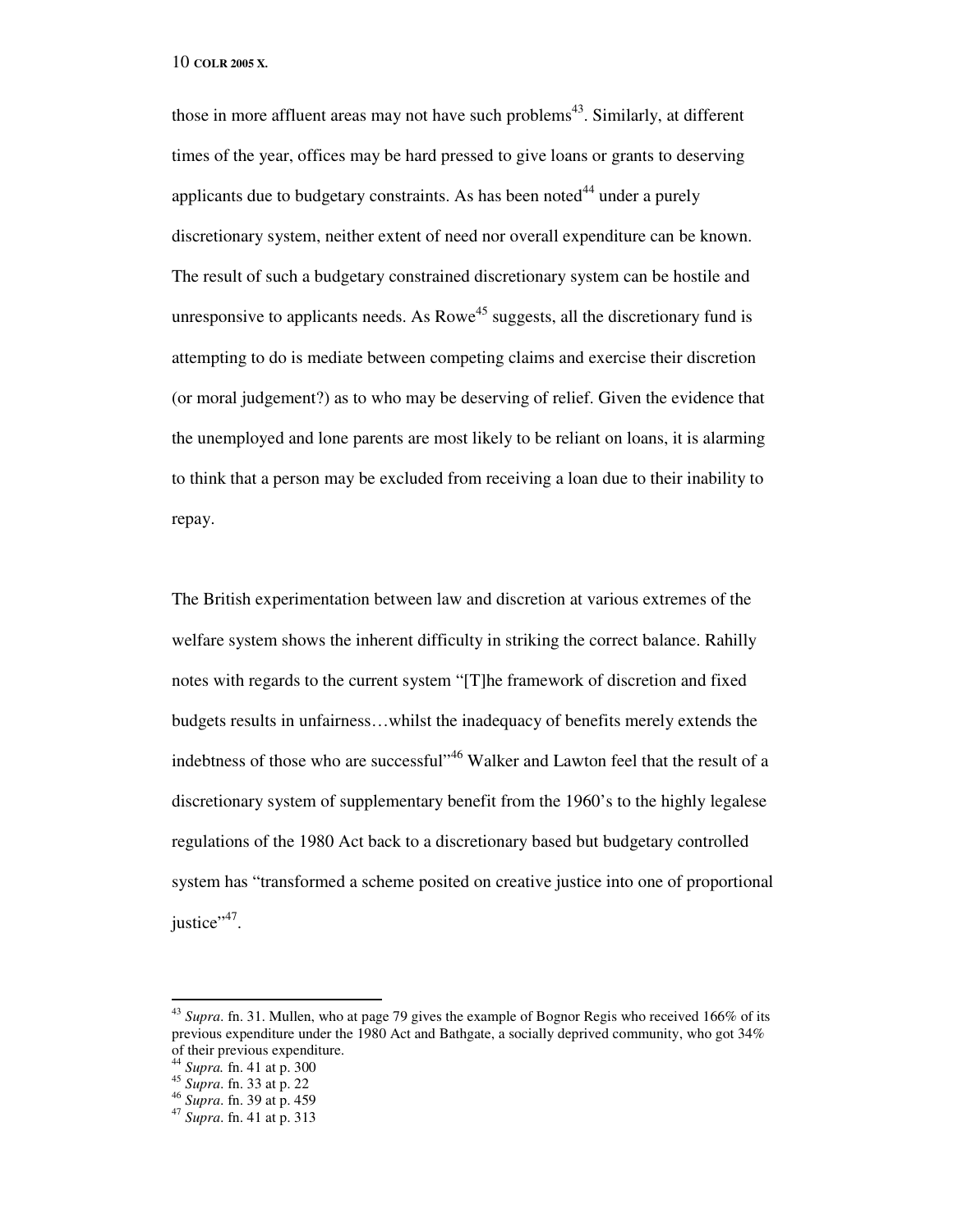## **III Discretion and Law: The Irish Experience**

## **The Irish Welfare System: Discretionary Beginnings<sup>48</sup>**

The Irish welfare system has its origins in the British Poor Law. The Poor Law was established nation wide by mid-1840 and provided cash supports, benefits-in-kind, soup kitchens and workhouses to those in dire need, however was unable to prevent the Great Famine of 1845-1850. With the establishment of Home Rule, the Local Government (Temporary Provisions) Act, 1923 transposed the British Poor Law system, with slight modifications, onto the Irish Free State. Local Authorities were to establish nationwide schemes to provide support for those who could not provide for themselves. The Poor Law adopted the guise of "Home Assistance" under the Public Assistance Act, 1939, but in substance, it had not changed.

The Poor Law was based on absolute discretion. In *O' Connor v Dwyer*<sup>49</sup> four paupers sought a declaration that they were entitled as a matter of right to receive from the defendants (who were Guardians of the Poor of the Dublin Union) due relief from poverty. In the High Court, Meredith J. held, that under the Poor Law Acts 1838- 1847, the plaintiffs, once they had applied for assistance and were found to be destitute (which was not disputed by the defendants) they had a right of due relief and the Guardians had an obligation to provide it, although the provision of that relief was for the Guardians to decide<sup>50</sup>. However, the Supreme Court, by a 2-1 majority, reversed the High Court decision. The Court held that on the true construction of the Poor Law Acts the Court was not entitled "to reverse a decision *bona fide* arrived at by the Board of Guardians, whether as to the applicants' right to relief or as to the

<sup>48</sup> For a full discussion on the historical beginnings of the Irish Welfare System see Cousins, M. *The Birth of Social Welfare in Ireland 1922-1952*, Four Courts Press, Dublin 2003)

<sup>49</sup> (1932) IR 466

<sup>50</sup> *Ibid.* p. 477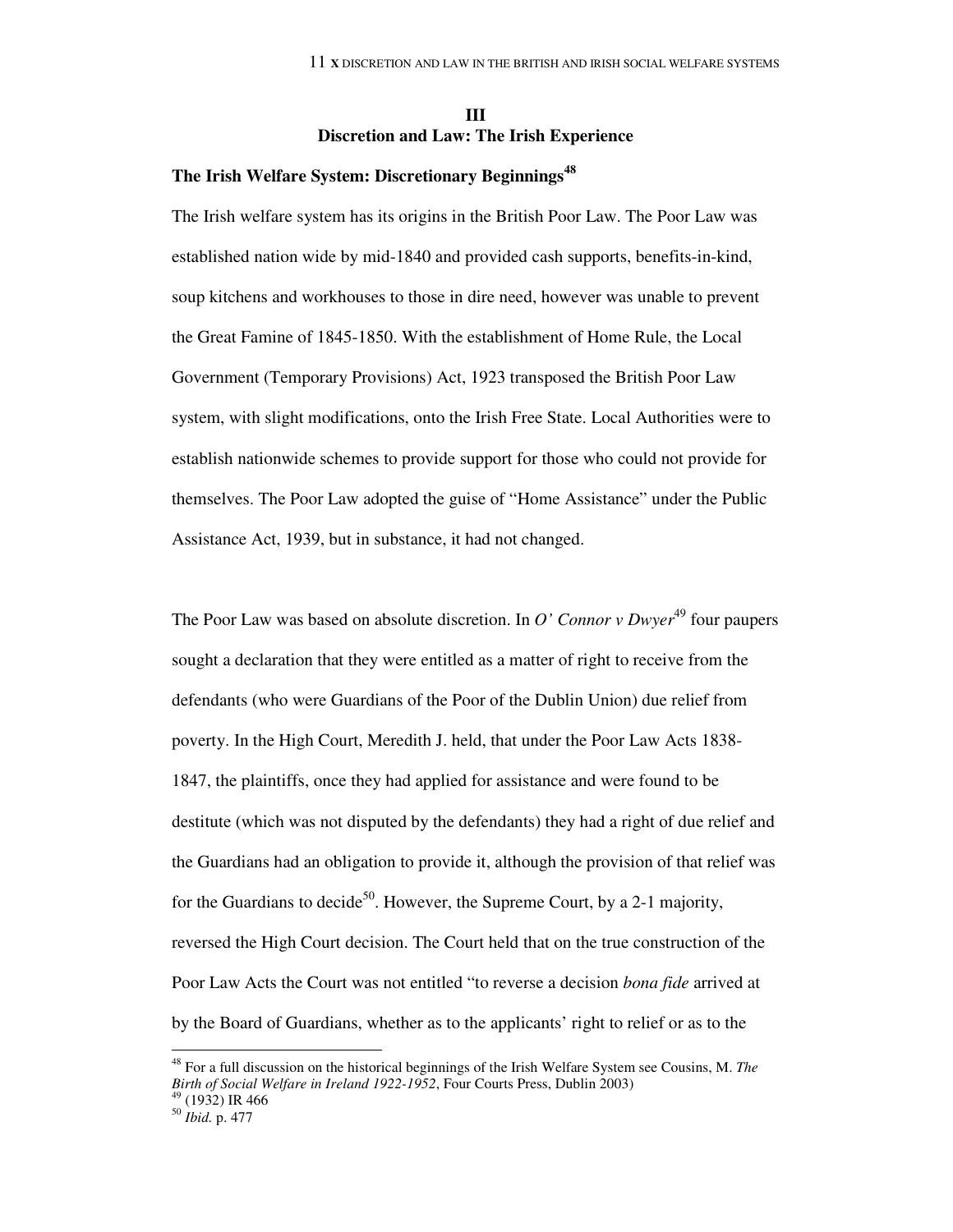amount granted $^{51}$ . Over the years legislative provisions were set up to provide for many payments as a right, however even today, discretion remains in a modernised, rule guided and more generous form, as supplementary welfare allowance.

#### **Rules and Irish Welfare Payments: We Follow the Law Around Here!**

Like all welfare systems, many (if not most) payments are based on fixed rules, set out in legislation or statutory instruments, which tell a recipient what welfare payment (if any) they are entitled to. In this regard, child benefit<sup>52</sup> is the one universal payment that exists for all parents of a child or children. However, the universal nature of the child benefit payment is not reflected in any other social welfare provision. Payments like unemployment benefit<sup>53</sup> and unemployment assistance<sup>54</sup> family income supplement<sup>55</sup> and one parent family payment<sup>56</sup> along with the various strands of disability payments and pensions are subject to regulated criteria and set rates, where if a claimant does not meet the set statutory or regulatory criteria, he will be rejected and no residual discretion exists to grant the payment. These payments strive to ensure a basic minimum income to which all should be entitled. However there is recognition that these payments by themselves may not be adequate given the myriad of circumstances and hurdles faced by a diverse group of individuals in a "one glove fits all" type of scheme. It is for this reason that supplementary welfare allowance exists alongside legislative payments to ensure that all maintain an income above a certain subsistence level.

<sup>51</sup> *Ibid.* p. 491

 $52$  Social Welfare (Consolidation) Act 1993, ss. 192-196 (hereinafter the 1993 Act or SW(C)A 1993)

<sup>53</sup> SW(C)A 1993 ss. 42-48

<sup>54</sup> SW(C)A 1993 ss. 119-126

<sup>55</sup> SW(C)A 1993 ss. 197-203

<sup>56</sup> Social Welfare Act 1996 s. 17 which inserted ss. 157-162 into the SW(C)A 1993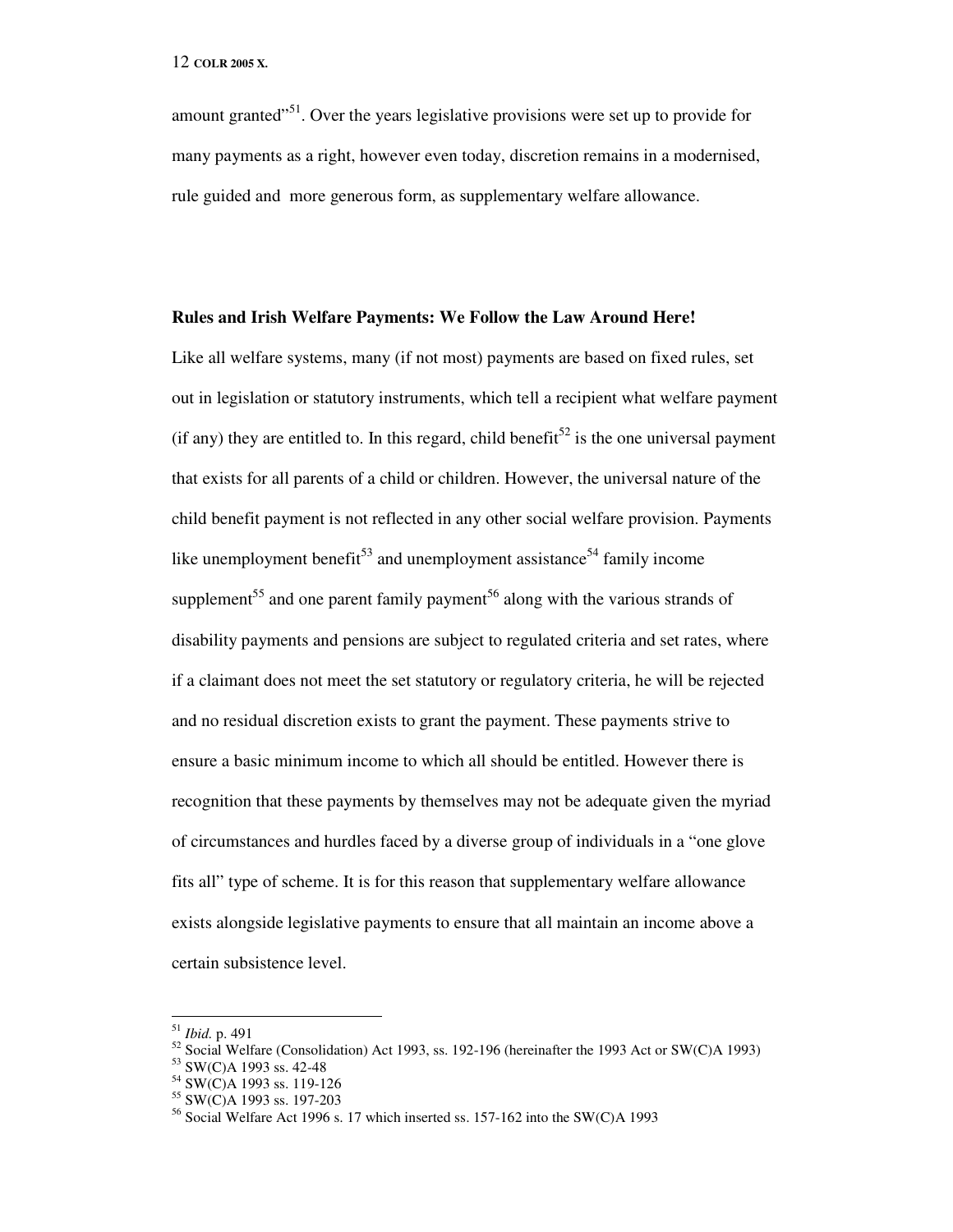#### **Discretion in Ireland: Supplementary Welfare Allowance**

Supplementary Welfare Allowance (SWA) is administered by the Health Boards on behalf of the Department for Social and Family Affairs (DSFA). Internal guidelines of the DSFA outline the rationale behind  $SWA^{57}$  as providing a residual and support role within the overall income maintenance structure, to provide immediate and flexible assistance to those in need who do not qualify for other state schemes, to guarantee a basic minimum income and to provide those with low incomes support to meet their needs on a day to day basis or in emergency situations.

Subject to specific exceptions<sup>58</sup>, "every person in the State whose means are insufficient to meet his needs and the needs of any adult or child dependant of his shall be entitled to supplementary welfare allowance<sup>559</sup>. The SWA (which has always been budget constrained) is subject to a means test<sup>60</sup> and can be *inter alia* a weekly payment<sup>61</sup>, a weekly or monthly supplement<sup>62</sup>, a rent supplement<sup>63</sup> or a mortgage interest supplement<sup>64</sup>. The amount that a person is "entitled" to "is the amount by which his means fall short of his needs<sup>"65</sup> subject to the needs and maximum payment formula set out in the 1993 Act and Regulations. Before SWA is granted, a person must be living in the State and the health board, if it wishes, *may* require a person to be registered for employment<sup>66</sup> and/or have made an application for other social

 $\overline{a}$ 

s. 177 SW(C)A 1993

<sup>&</sup>lt;sup>57</sup> See  $\frac{\text{http://www.welfare.ie/foi/swa.html}}{\text{http://www.welfare.ie/foi/swa.html}}$  (Last viewed on February 28<sup>th</sup>, 2005)

<sup>&</sup>lt;sup>58</sup> Students, those in full time remunerative employment and those involved in trade disputes are excluded from claiming SWA. However s.183 of the 1993 Act provides that an emergency payment may be made to any of the above categories in exceptional circumstances.

<sup>59</sup> s. 171 SW(C)A 1993

 $60$  Part III of the Third Schedule of the 1993 Act

 $61$  s. 178 SW(C)A 1993

<sup>62</sup> s. 179 SW(C)A 1993

 $63$  Social Welfare (Consolidated Social Welfare Acts) Regulations 1995, Article 3

<sup>64</sup> *Ibid.* Article 10. Schemes such as the Back to School Allowance and asylum seeker direct provision payment are also paid out under the SWA scheme.

<sup>&</sup>lt;sup>66</sup>s. 176(a) SW(C)A 1993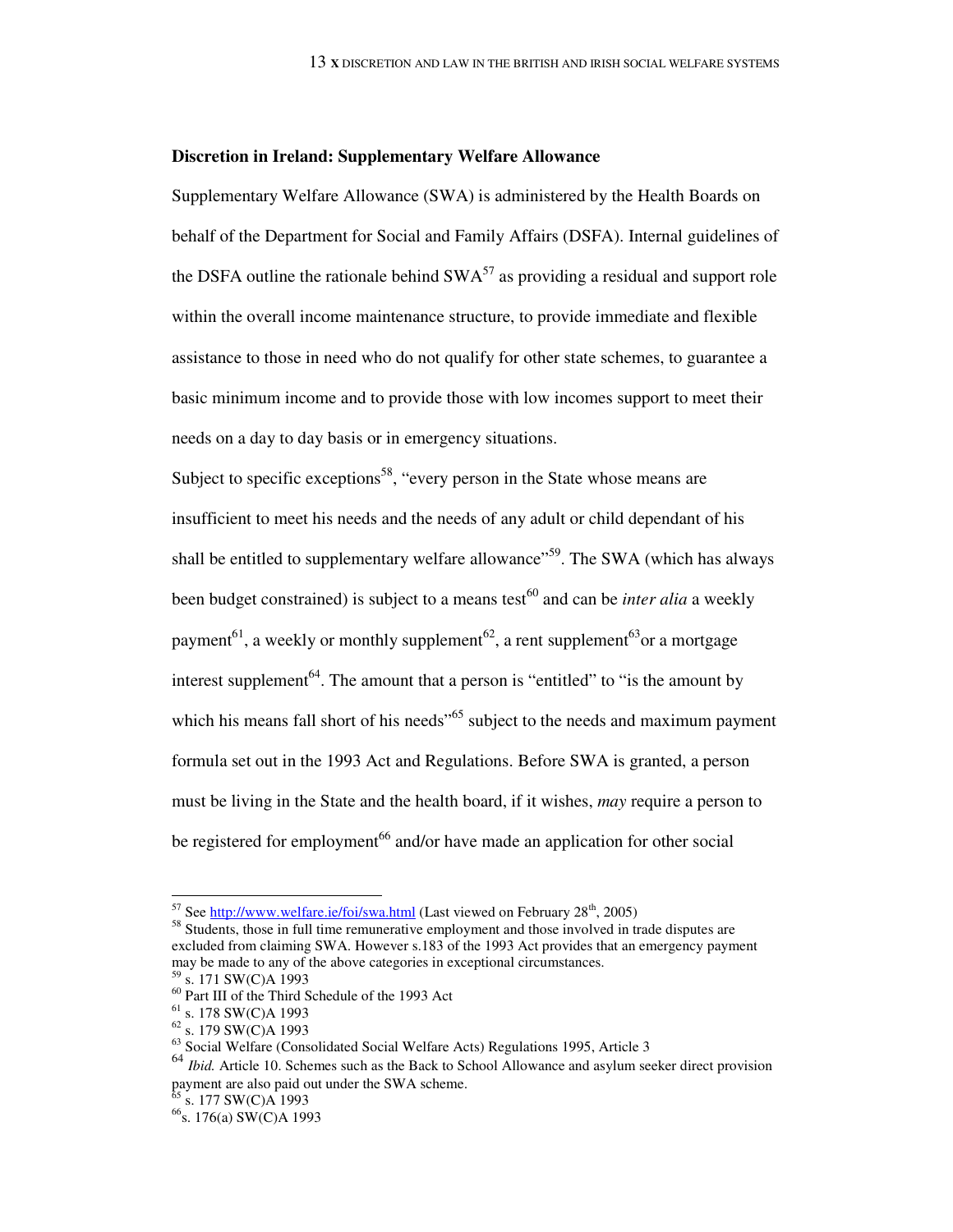welfare benefits that they may be entitled to<sup>67</sup> but that person does not have to seek out charitable assistance. The health board may, in any case it considers reasonable, pay SWA to any person by way of a single payment to meet an exceptional need<sup>68</sup>. Departmental guidelines give examples of special clothing, cooking utensils or costs relating to funerals or visiting relatives in hospitals or prisons as constituting exceptional need<sup>69</sup>. Section 182 of the 1993 Act gives the health board the residual power to disregard the section 171 and 172 exclusions and pay SWA in an urgent case. This right may apply to those who suffer flooding or domestic fires and applies also to those not normally entitled to SWA. Benefits can also be paid in kind "wherever it appears to the health board by reason of exceptional circumstances the needs of a person can be best met by the provisions of goods or services…the health board may determine that such goods or services be provided for him under arrangements made by the board"<sup>70</sup>. Section 267 of the 1993 Act<sup>71</sup> provides a method of appealing against a negative determination by the health board. The usual procedure is to get a health board official (other than the official who decided upon the first determination) to review the case. The SWA Appeals Regulations<sup>72</sup> are silent as to the right of an oral appeal. Decisions on the SWA payment and supplements (sections 177-179 of the 1993 Act) can be appealed to the Social Welfare Appeals Office<sup> $73$ </sup>. The right of appeal does not extend to exceptional needs payments. Cousins states that this is due to their discretionary nature<sup>74</sup>.

 $67$ s. 176(b) SW(C)A 1993

<sup>&</sup>lt;sup>68</sup>s. 181 SW(C)A 1993

<sup>69</sup> Cousins, M. *Social Welfare Law* (Thomson Roundhall, Dublin, 2002) at p.153

<sup>70</sup>s. 180 SW(C)A 1993

<sup>&</sup>lt;sup>71</sup> Supra. fn. 69 pp. 333-335 for a full examination of the SWA appeals system.

<sup>&</sup>lt;sup>72</sup> Social Welfare (Consolidated Supplementary Welfare Allowance) (Amendment) (Determination and Appeals) Regulations 1998 (S/I No. 107 of 1998)

s. 30 Social Welfare Act, 1996.

<sup>74</sup> Supra. fn. 69 at p. 334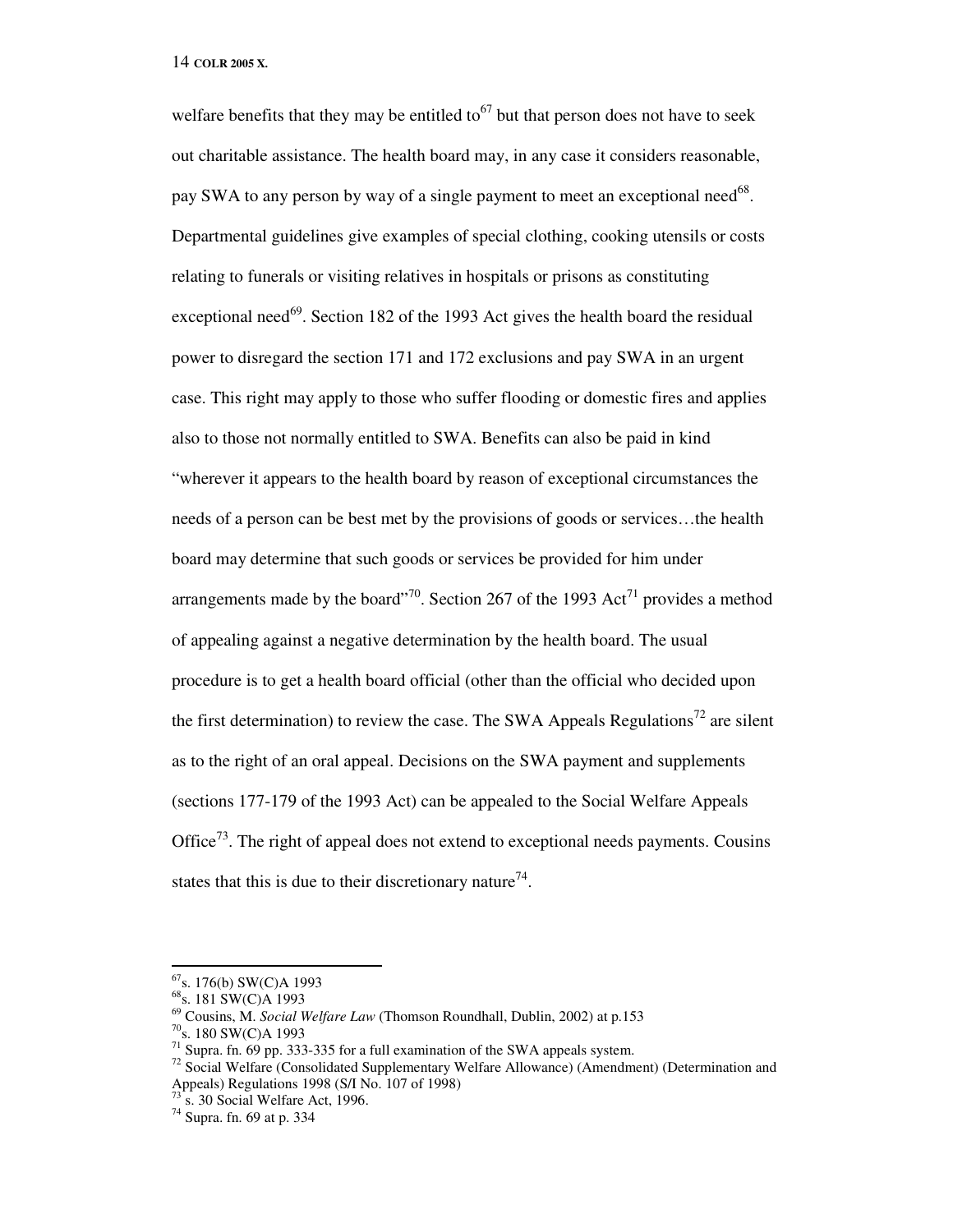Administrative law protects the exercise of health board discretion and this discretion must be exercised freely and without interference, real or perceived, from any outside individual or body<sup>75</sup>. In the *State (Kershaw) v. Eastern Health Board<sup>76</sup>* a ministerial circular purported to exclude all those on "temporary unemployment benefits" from receiving fuel allowance under SWA. Finlay P. held that while the Minister for Social Welfare had authority to make regulations under the Social Welfare Acts, the absolute exclusion of a whole category of people in the prosecutrix's position without consideration of her means was *ultra vires* the Minister and not provided for under social welfare legislation. The Minister had unlawfully fettered the discretion of the health board.

However, although a Minister may not fetter the Health Boards discretion, it appears that a Health Board itself may limit the use of its discretion as it sees fit. In *Murphy v Eastern Health Board*<sup>77</sup> the applicant's claim for SWA was refused. Ms. Murphy had not being in receipt of any income for a three-year period. Eventually, she was given an amount of SWA less than the maximum. The health board had refused to pay the applicant SWA because she had voluntarily left her job and had not registered as able to take up employment. The health board had decided that the fact that Ms. Murphy had left her job to look after both of her elderly parents was not a consideration to be factored in making their decision. Section 206 of the Social Welfare (Consolidation) Act 1981<sup>78</sup> said the health board *may* refuse an applicant who had not registered for employment. O' Hanlon J. held that the health board had no option but to refuse the

 $\ddot{\phantom{a}}$ 

<sup>75</sup> In general see Morgan, D & Hogan, G *Administrative Law in Ireland* (Roundhall Sweet and Maxwell, Dublin, 1998)

<sup>76</sup> (1985) ILRM 235

<sup>&</sup>lt;sup>77</sup> An ex tempore decision given by O' Hanlon J. reported in the *Irish Independent*,  $4<sup>th</sup>$  August 1988 as outlined in Whyte, G. *Social Inclusion and the Legal System: Public Interest Law in Ireland* (Institute of Public Administration, Dublin, 2001) p. 157

<sup>78</sup> Now s. 176 of SW(C)A 1993